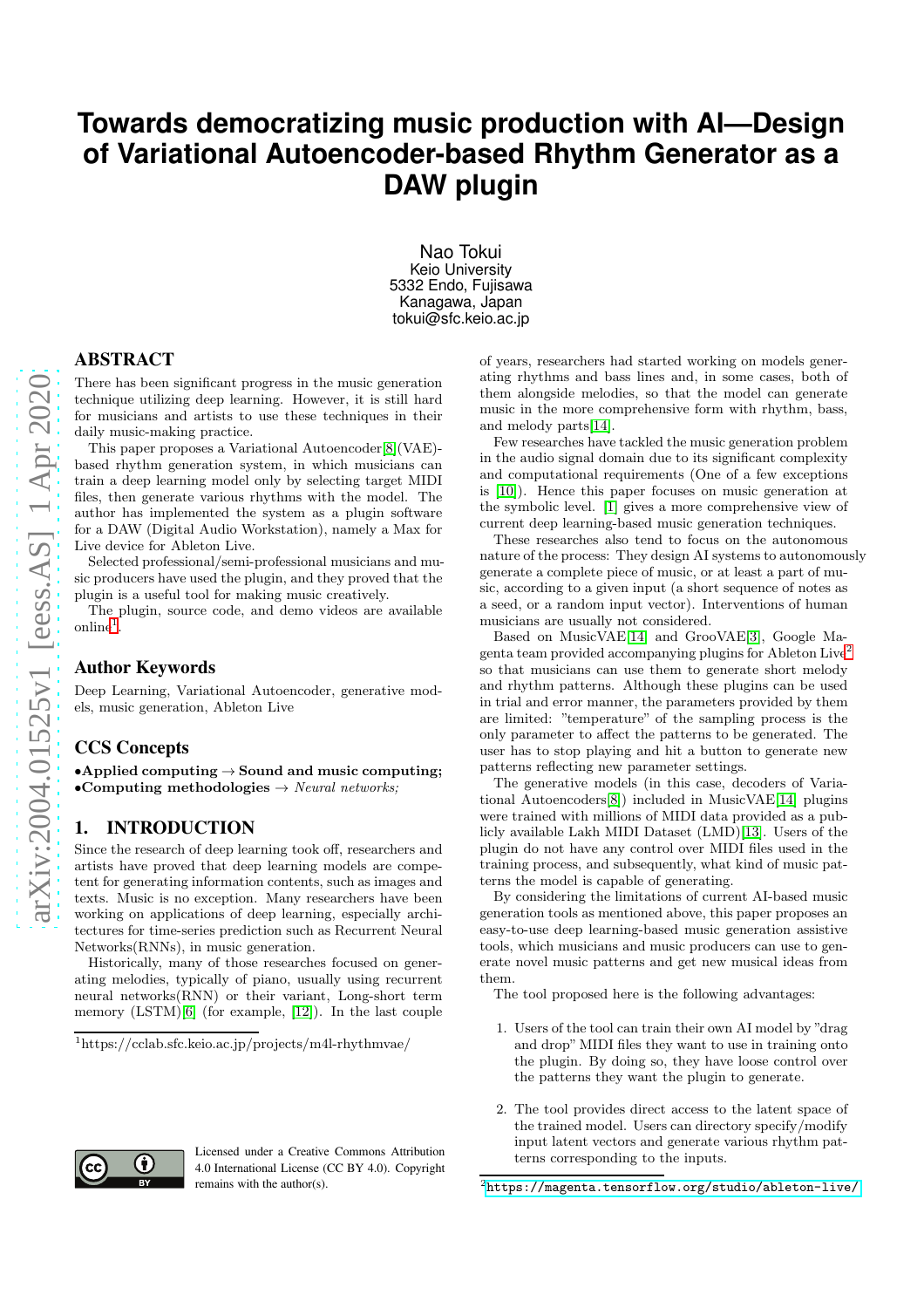

<span id="page-1-1"></span>Figure 1: M4L.RhythmVAE - screenshot of the proposed rhythm generator plugin. @ Users can set training data by "drag and drop" MIDI files here.  $\circledD$  Buttons for start/stop training.  $\circledC$  Graphs for plotting training and validation losses. d A standard XY pad for controlling input latent vectors for the trained VAE decoder. When the user moves a knob on the pad, the device instantly generates a new rhythm pattern, slightly different from the previous one, according to the 2-dimensional input vector represented on the XY pad.  $\circledcirc$  Visualization of the generated rhythm pattern.  $\circledcirc$  The output of the device can be forwarded and played in standard drum software synthesizers of Ableton Live or external MIDI devices via MIDI output.

3. The plugin gives realtime feedback. When users move input vectors, the plugin instantly generates new rhythm patterns. Users can listen to/try various rhythms by exploring the latent space.

The author has implemented the tool as a Max for Live device(plugin) for Ableton Live<sup>[3](#page-1-0)</sup>— $M_4L.RhythmVAE$ (Fig[.1\)](#page-1-1). Ableton Live<sup>[4](#page-1-2)</sup> is one of the most popular DAW(Digital Audio Workstation) softwares. The plugin used Cycling'74 Max<sup>[5](#page-1-3)</sup> and TensorFlow.js<sup>[6](#page-1-4)</sup>. TensorFlow.js enables us to integrate powerful machine learning capability into JavaScript runtime of Node for Max<sup>[7](#page-1-5)</sup> of Cycling'74 Max.

On our website, the author provides a demo video $81$ .

This paper focuses on generating rhythm patterns, keeping the production of electronic dance music in mind, but the same technique can be easily applied to melody generation and other music genres.

# 2. RELATED WORKS 2.1 Rhythm generation

Historically speaking, the majority of researches on music generation deal with melodies and harmonies. Out of 32 papers reviewed in [\[1\]](#page-3-5) (Chapter 7), only two papers handle rhythm as their main objective. However, researchers started experimenting with rhythm generation techniques recently.

[\[2\]](#page-3-8) showed that a simple LSTM architecture trained with rhythm data encoded as strings of characters could successfully generate heavy-metal drum patterns. The paper used a binary representation of nine different drum components. For example, 100000000 and 010000000 represent kick and snare, respectively, and 110000000 means playing kick and snare simultaneously.

In [\[9\]](#page-3-9), Markris et al. proposed an architecture with stacked LSTM layers conditioned with a Feedforward layer to generate rhythm patterns. The Feedforward layer takes information on accompanying bass lines and the position within a bar. Training rhythm patterns in binary representation, similar to [\[2\]](#page-3-8), are fed into LSTM layers. The system allows only five drum components (kick, snare, tom, hihat, cymbal).

In [\[3\]](#page-3-6), Gillick et al. employed Variational Autoencoder(VAE) model to generate new rhythm patterns. The paper also

```
4
https://www.ableton.com/live/
```
made use of the encoder-decoder architecture of VAE and proved that their proposed architecture could "humanize" quantized rhythms by stressing or weakening certain onsets and slightly shifting the timing of them.

Their model handles a rhythm pattern represented as three matrices: onsets, velocities (strength of onsets), timing offsets from quantized timing (discussed more in detail in section [3.](#page-2-0) Their VAE consists of layers of bidirectional LSTM used in [\[14\]](#page-3-3), and the dimension of the latent space z is 256.

Gillick *et al.* also provide Ableton Live plugin<sup>9</sup>[2](#page-0-1) based on the method, which allows users to generate new rhythms within the Ableton Live DAW environment. However, users cannot train their own models, and users' control over generated patterns is limited. The plugins do not operate in realtime either, i.e. users have to stop playing when they want to generate new patterns.

#### 2.2 Assistive tools

There are not many literatures on the application of deep learning in the context of assistive tools for music composition since its researches are relatively new.

Hadjeres et al. proposed DeepBach architecture for the generation of J.S. Bach chorals[\[4\]](#page-3-10). The architecture combines two LSTMs and two Feedforward layers. The user interface of the system was also implemented as a plugin for the MuseScore music editor. It allows the user to select generated chorales and control the progressions interactively.

In [\[16\]](#page-3-11), Vogl *et al.* proposed a concept of an "intelligent drum machine" utilizing a rhythm generation model based on restricted Boltzmann machines (RBMs) [\[5\]](#page-3-12). On their tablet interface, the user can input their own rhythm pattern (seed) in a grid UI and generate its variations by turning a knob. To generate variations of the seed pattern, first, the seed pattern is entered into the visible layer of the RBM. Variations for every instrument are generated at once using Gibbs sampling. The rhythm patterns are handled as sequences 0s and 1s: 0 means there is an active note, 1 means no active note.

The generated variations are sorted according to their similarity to the seed and number of active onsets. The authors used a variance of the Hamming distance assessed in [\[15\]](#page-3-13)) as a similarity measure. Finally, patterns other than the 16 most similar ones in both groups are discarded. In this way, the system allows the user to explore the variations from sparse patterns to dense ones, from similar ones to different ones, by turning a knob UI. Users can also play generated rhythms via Ableton's Link<sup>[10](#page-1-6)</sup> technology as MIDI

 $3$ <https://www.ableton.com/live/max-for-live/>

<span id="page-1-2"></span><sup>5&</sup>lt;br><https://cycling74.com/>

<span id="page-1-3"></span><sup>6</sup> <https://www.tensorflow.org/js/>

<span id="page-1-5"></span><span id="page-1-4"></span><sup>7</sup> <https://docs.cycling74.com/nodeformax/api/>

<span id="page-1-6"></span> $10$ <https://www.ableton.com/link/>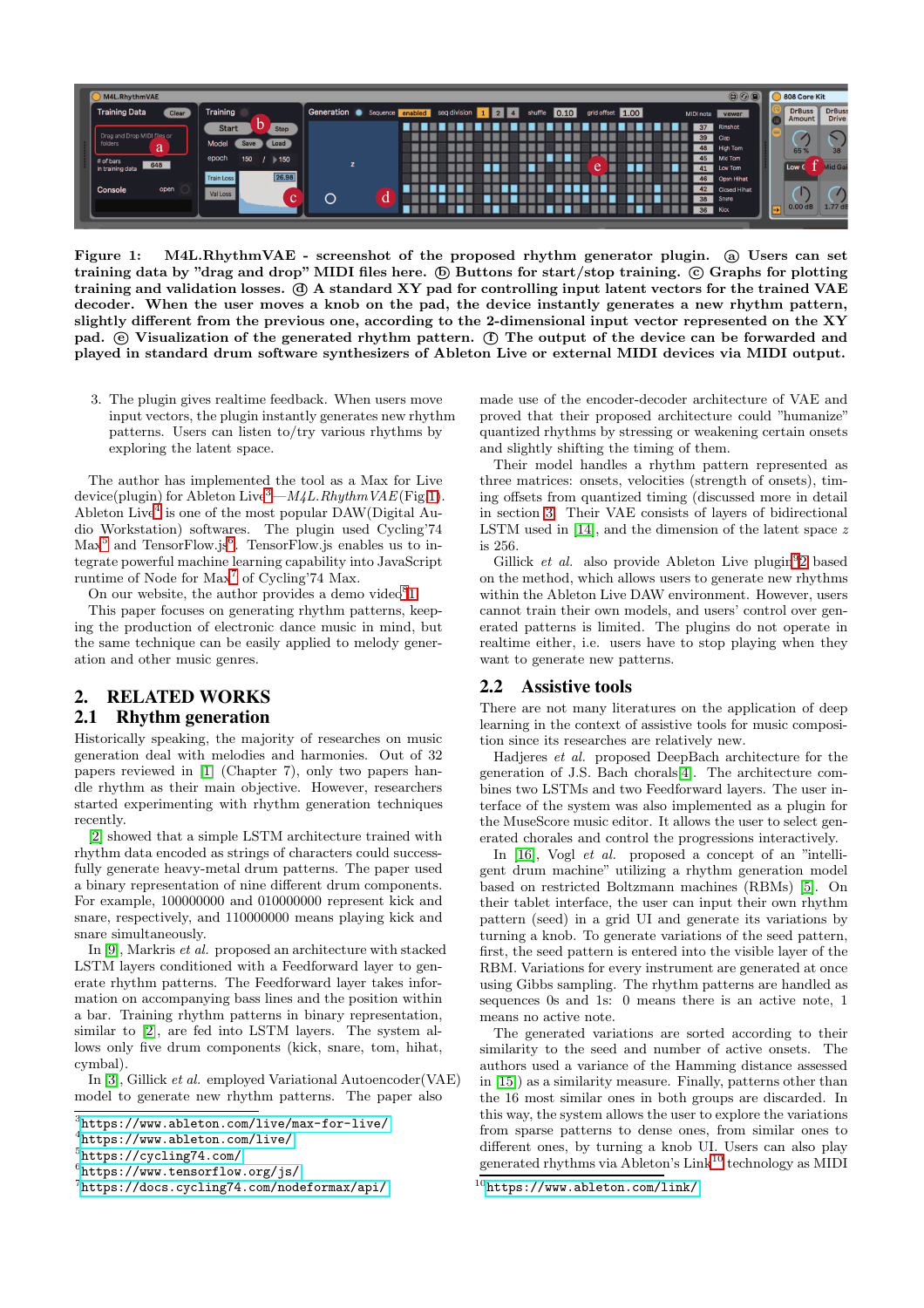

<span id="page-2-1"></span>Figure 2: Overview of the VAE architecture used in the plugin. (FC: Fully-connected layer)

output.

Although the concept and goal is similar to the ones presented in this paper, the system in [\[16\]](#page-3-11) does not allow users to train their model, and its representation of rhythm is limited.

### <span id="page-2-0"></span>3. IMPLEMENTATION

The generative model the plugin used here is a Variational Autoencoder(VAE)[\[8\]](#page-3-0). The author implemented the training process of the VAE model in the Max for Live device(plugin). The structure of the VAE is similar to [\[3\]](#page-3-6). The encoder encodes batches of three input matrices, which represent drum onsets, velocity (strength) of onsets, and timing offset from the given grid(Fig[.2\)](#page-2-1). Once the plugin finished training with user-provided MIDI files, it uses the decoder of the VAE to generate rhythm patterns  $(Fig.2 \oplus)$  $(Fig.2 \oplus)$  $(Fig.2 \oplus)$ .

The minimum time step of the drum onset is the 16th note; the encoder quantizes the timing of every onset to the timing of the nearest 16th note. Onsets are represented as 0,  $1(Fig.3 \text{ (a)}).$  $1(Fig.3 \text{ (a)}).$  $1(Fig.3 \text{ (a)}).$  The encoder also normalizes the MIDI velocity values of onsets  $[0, 127]$  to  $[0, 1.]($  Fig[.3](#page-3-14)  $(\text{b})$ . The timing offset value [-1.0, 1.0) represents the relative distance from the nearest 16th note. -1.0 indicates the given onset is a 32nd note ahead from the exact timing of the nearest 16th  $note(Fig.3)$  $note(Fig.3)$  $note(Fig.3)$ .

The author chose nine typical drum sounds (Kick, Snare, Hi-hat closed, Hi-hat open, Tom low, Tom mid, Tom high,  $Clap. Rim$ ). The author also specified mapping from MIDI note numbers in General MIDI (GM) convention[\[11\]](#page-3-15) to the selected nine drums. The VAE model encodes and decodes two bar-long rhythm patterns. Since onset timings are quantized in 16th notes, the input and output of the model is 9 x 32 matrix.

The main difference from the architecture proposed in [\[3\]](#page-3-6) is that the plugin adopts simple fully-connected Feedforward layers instead of bidirectional LSTMs in favor of faster training on CPU environment of TensorFlow.js in Node for Max. More precisely, both encoder and decoder have two layers of Feedforward layers with 512 nodes with batch normalization[\[7\]](#page-3-16) and LeakyReLU activation.

The VAE model has a 2-dimensional latent space; the encoder encodes input matrices into 2-dimensional vectors, and the decoder reconstructs the input matrices from these 2D vectors. The author deliberately reduced the dimension of the latent space down to 2, from 256 of the model proposed in [\[3\]](#page-3-6), so that users of the plugin can directly control the latent vector by standard  $XY$  pad UI (Fig[.1](#page-1-1)  $\phi$ ).

When users use the plugin, they can select MIDI files they want to use, "drag and drop" these files (Figure[.1](#page-1-1)  $(a)$ ). The plugin expects MIDI files conformed in General MIDI convention[\[11\]](#page-3-15), e.g., MIDI note number 36 corresponds to Bass Drum, 40 is Electronic Snare. It ignores channels other than channel #10, which is dedicated to a drum track in GM Format. Every note onset in channel  $#10$  is mapped to one of 9 drums according to the pre-defined drum mapping.

Once the plugin loaded MIDI files, users of the plugin can start training a VAE model by just clicking a start button. Training losses and validation losses are plotted on respective graphs. Once the training for user-specified epochs finished, the user can use the decoder of the trained VAE to generate rhythms by moving a knob in XY-pad representing the 2D latent space of the VAE.

The internal sequencer of the plugin plays the generated rhythm through MIDI output in sync with Ableton Live's global sequencer. The internal sequencer plays a drum onset slightly before or after the exact timing of 16th notes, depending on the "timing offset" output of the decoder.

When users gradually move the XY-pad knob, the decoder generates continuously changing rhythm patterns in realtime, so that the user can create musical progressions on the fly. The movement of the knob of XY-pad—the transition in the latent space—can be recorded and played back afterward as a part of the automation mechanism of Ableton Live's sequencer(Fig[.4\)](#page-3-17).

#### 4. DISCUSSION 4.1 Real world test

In November 2019, the author co-organized a workshop session with selected musicians from around the world as a part of MUTEK AI Music Lab Tokyo $11$  and asked them to use the plugin.

Feedbacks from the participants are mainly positive, and one participant stated that it gave him new musical ideas. Some of the participants used the plugin in realtime on stage during the final presentation<sup>[12](#page-2-3)</sup>.

A more empirical analysis of the plugin and user questionaries are yet to be conducted.

Some of the complete tracks made by participants of the workshop using rhythm patterns generated by the plugin are available online<sup>13</sup>[1.](#page-0-0)

#### 4.2 Model size and controllability

One can argue that the VAE model the author adopted lacks the capacity of generalizing the wide range of different types of rhythm patterns since it has only 2-dimensional latent space in favor of the usability with the XY Pad. The smaller latent space leads to severe information bottleneck. Still, in the practical use case of this tool, where average users do not have millions of MIDI files, the author assumed the downside of the bottleneck is negligible.

The author also observed that musicians do not need generic generative models. They usually prefer to have generative models, which enable them to explore specific kinds of music (in this case, rhythm patterns). (One of the participants even said, "I love overfitting.")

At the same time, if we further explore this idea of easyto-use AI music tools for musicians and try generating more complex music patterns, then the limitation of the 2-dimensional latent space represented on an XY-pad will be problematic. It poses a challenging question on how we can adopt latent spaces in higher dimensions and maintain the controllability for the user at the same time. This problem shall be one of the next challenges the author will tackle.

 $\overline{^{11}}$ <https://mutek.jp/en/news/archives/50>

<span id="page-2-3"></span><span id="page-2-2"></span> $12A$  short video documentation of these performances is available online: <https://youtu.be/RnlJF1YU6JU>